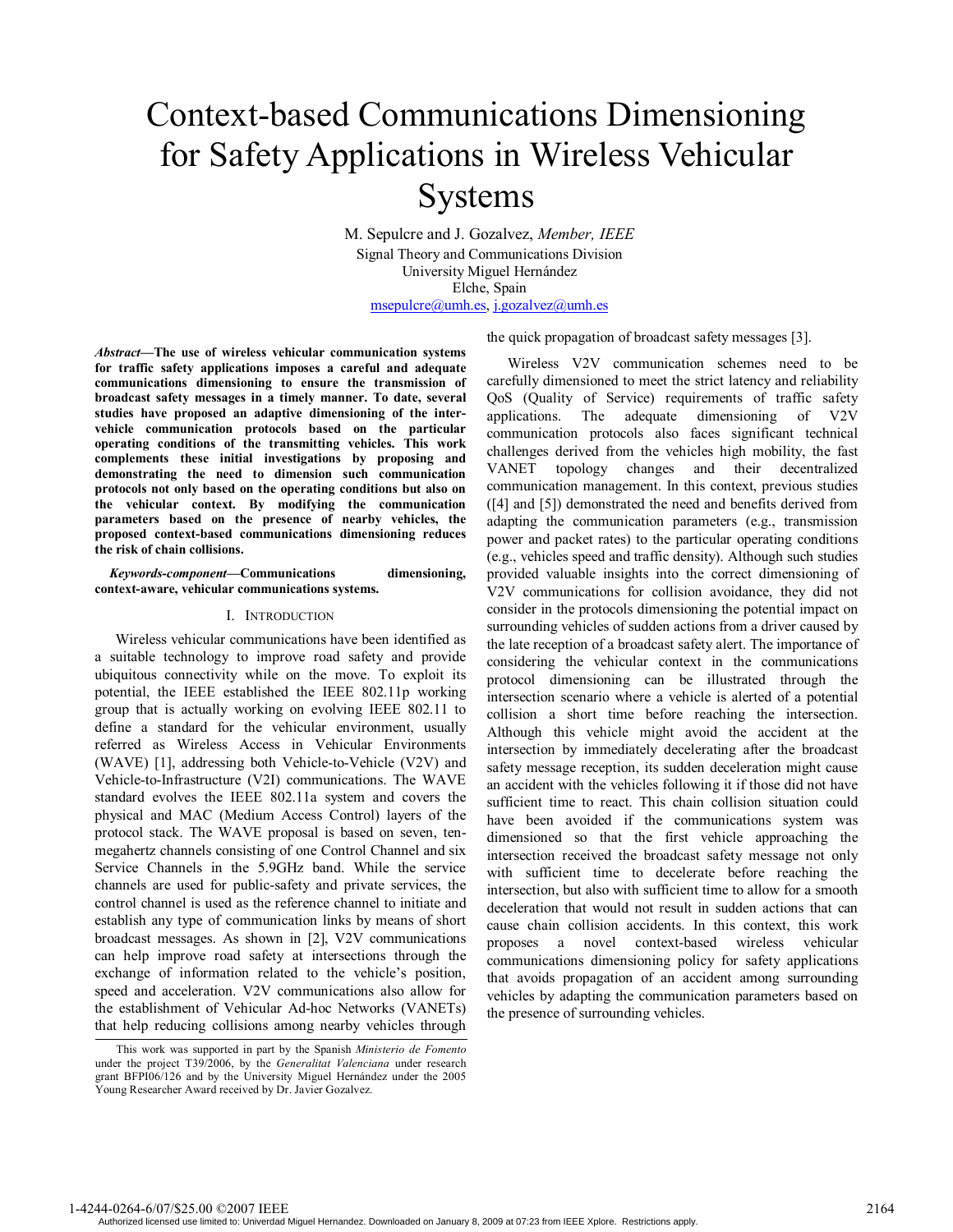#### II. TRAFFIC SAFETY VEHICULAR CONTEXT SCENARIO

To analyse the context-based V2V communications dimensioning proposed in this work, we consider the urban intersection scenario without visibility illustrated in Fig. 1. This scenario has been selected since it represents a difficult radio propagation environment in which an adequate V2V communications dimensioning will have a major impact on the traffic safety efficiency of wireless vehicular systems. The intersection scenario was also selected based on US studies showing that about 26% of vehicles collisions occur at intersections. In any case, it is important to note that the methodology proposed in this work can be extended to other wireless vehicular scenarios.

Based on the scenario reported in Fig. 1, we define the critical distance *CD* as the minimum distance to the intersection at which vehicle  $A<sub>l</sub>$  needs to receive a broadcast safety message from vehicle *B* to avoid their potential collision at the intersection. Considering a uniform deceleration model, the critical distance can be computed as follows:

$$
CD = v \cdot RT + \frac{1}{2} \frac{v^2}{a_{\text{max}}} \tag{1}
$$

where *v* represents the vehicle's speed, *RT* the driver's reaction time and *amax* the vehicle's emergency deceleration. The work presented in [4] proposed the use of adaptive dimensioning schemes to ensure the correct reception of a broadcast safety message before reaching *CD* based on the specific operating conditions. Although sufficient to avoid a collision between vehicles  $A_1$  and  $B$ , the dimensioning policies discussed in [4] do not consider the possibility of a chain collision between vehicles  $A_i$  resulting from the sudden deceleration of  $A_i$  caused by the late reception of the first broadcast safety message from vehicle *B*. To avoid these chain collisions, this work proposes to extend the dimensioning policies analysed in [4] through a contextual approach that also adapts the communication parameters (e.g., the transmission power) based on the presence of surrounding vehicles, the distance between vehicles, the driver's reaction time and the time needed to propagate a safety alert among nearby vehicles. In this case, the minimum distance to the intersection at which vehicle  $A<sub>1</sub>$ receives the first broadcast safety message from vehicle *B* needs to be extended so that the sudden decelerations that can result in chain collisions are avoided. To estimate such distance extension, we consider that the *N-1* vehicles, *A2*,  $A_3$ ,  $A_N$ , following vehicle  $A_l$  are uniformly spaced by distance *IVS* (Inter-Vehicle Spacing). To estimate the required extra distance (*ED*) for this contextual communications dimensioning, we consider that the distance to the intersection  $d_i(t)$  of each vehicle  $A_i$  can be defined with the following equations<sup>1</sup>:



Figure 1. Intersection scenario

$$
d_i(t) = \begin{cases} -vt + CD + ED + (i - 1)(L + IVS) \\ \quad \text{if} \quad t < RT + (i - 1)PT \\ \frac{1}{2} a_i (t - RT - (i - 1)PT)^2 - vt + CD + ED + (i - 1)(L + IVS) \\ \quad \text{if} \quad t > RT + (i - 1)PT \end{cases} \tag{2}
$$

where  $a_i$  is the deceleration of vehicle  $A_i$ ,  $L$  is the vehicle's length and *PT* is the propagation time of a broadcast safety message from vehicle  $A_i$  to vehicle  $A_{i+1}$ . In terms of the propagation time, two scenarios can be envisaged. In the first scenario, a broadcast safety message received by vehicle  $A<sub>l</sub>$  is propagated to vehicle *A2* through a visual alert using the vehicle's brake lights. In this case, *PT* is equal to the driver's reaction time (*RT*). In the second scenario, the vehicles moving along the same street have established a VANET they use to propagate the reception of broadcast safety alerts. The use of VANETs to propagate broadcast safety alerts between nearby vehicles can significantly reduce the *PT*. As reported in [3], the *PT* for this second scenario varies between 0.1 and 0.4 seconds.

To establish equation (2), the time origin has been set at the moment at which vehicle  $A<sub>I</sub>$  receives the first broadcast safety message from *B*. At this instant, vehicle  $A<sub>1</sub>$  is located at distance  $d_1(0) = CD + ED$  from the intersection. After *RT* seconds, *A1* starts to decelerate in order to avoid a collision at the intersection. Similarly, vehicle  $A_2$  receives the broadcast safety message from vehicle  $A_1$  at  $t=PT$  and starts decelerating at *t=RT+PT*. Consequently, vehicle *Ai* would receive the broadcast safety message from vehicle *Ai-1* at *t=(i-1)PT* and start decelerating at *t=RT+(i-1)PT*. To avoid chain collisions, the maximum deceleration of vehicle *Ai* depends on the deceleration of vehicle *Ai+1*. As a result, establishing *ED* requires computing the maximum deceleration  $a_i$  for each vehicle. To this end, we have assumed that the last vehicle in the chain stops with a deceleration *amax* given that its sudden action would not affect any following vehicles. The value of *ai* can then be obtained solving recursively, and in a descending order, the equation  $d_i(t) \leq d_{i+1}(t) - L$  for  $i = (N-1)$  to  $1^2$ .

<sup>&</sup>lt;sup>1</sup> While the first relation in equation (2) corresponds to the case in which a vehicle is not yet decelerating, the second one represents a uniform deceleration scenario.

<sup>&</sup>lt;sup>2</sup> The analytical development resulting in the extraction of  $a_i$  is not shown due to space limitations and to concentrate on the required communications dimensioning when considering the vehicular context.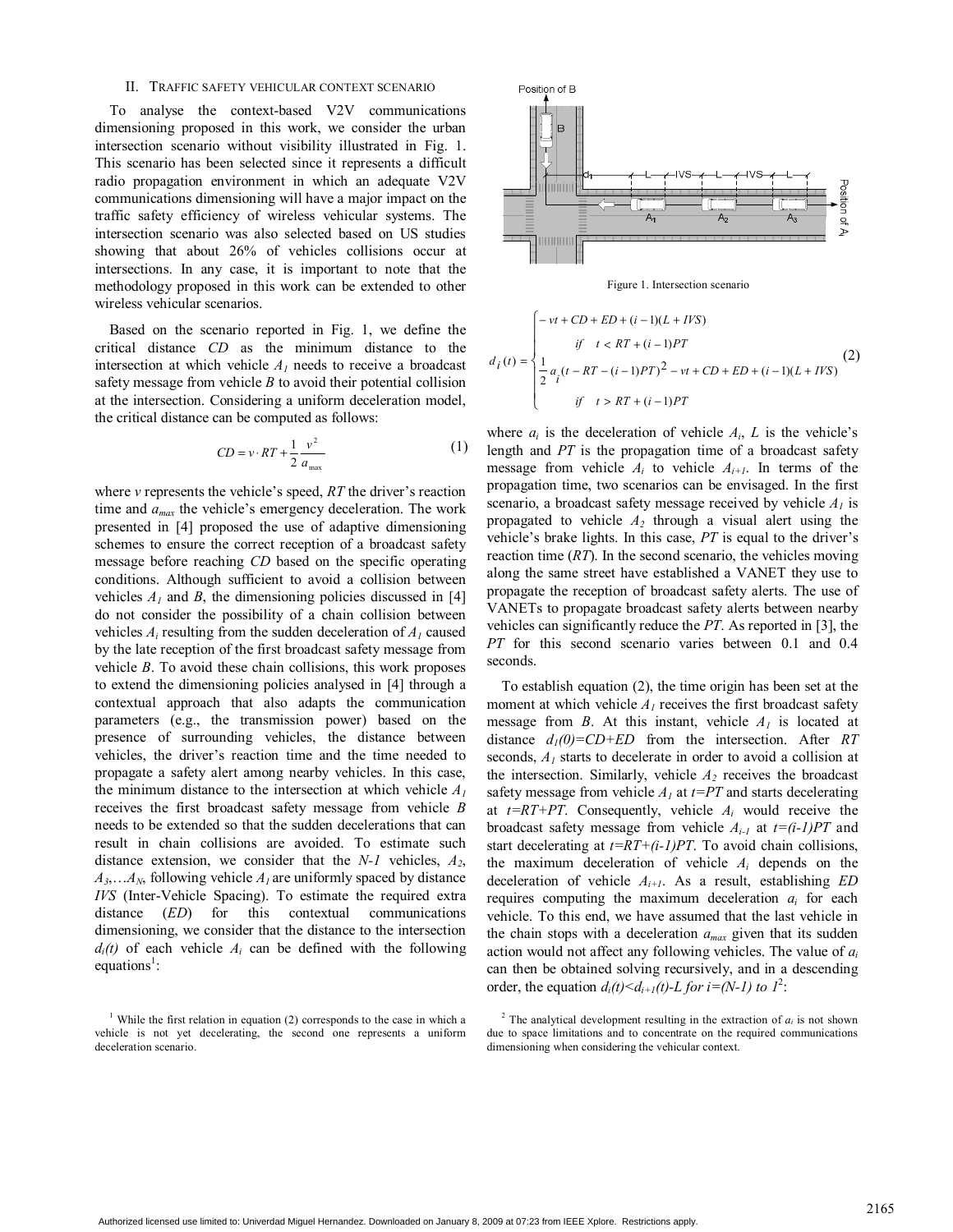$$
a_{i} = \begin{cases} \frac{0.5v^{2}}{vPT + \frac{0.5v^{2}}{a_{i+1}} - IVS} & \text{if } 0.5vPT \leq IVS\\ \frac{a_{i+1}(t^{*} - RT - 2PT)^{2} + 2IVS}{(t^{*} - RT - PT)^{2}} & \text{if } 0.5vPT > IVS \end{cases}
$$
(3)

where

$$
t^* = \frac{2IVS}{PTa_{i+1}} + 2PT + RT
$$
 (4)

Once *ai* has been obtained, *ED* can be computed using equation (2), and considering that vehicle  $A<sub>1</sub>$  stops at the intersection  $(d_1=0)$  and that the time needed to stop from the moment that vehicle  $A<sub>l</sub>$  receives the broadcast safety message from *B* is equal to  $v/a_1 + RT$ :

$$
d_1\left(\frac{\nu}{a_1} + RT\right) = 0\tag{5}
$$

Equation (6) shows, as an example, the distance *ED* computed for the scenario in which *N=2* and *0.5vPT > IVS*:

$$
ED = \frac{1}{2}v^2 \left[ \frac{\left(\frac{2IVS}{PTa_{\text{max}}} + PT\right)^2}{a_{\text{max}} \left(\frac{2IVS}{PTa_{\text{max}}}\right)^2 + 2IVS} - \frac{1}{a_{\text{max}}} \right]
$$
(6)

It is important to note that although the parameter *N* is not part of the equations shown, the dependence of the *ED* parameter with regard to *N* is implicit in the recursive calculations needed to compute *ai*.

Fig. 2 shows the impact of the vehicle's speed and the distance between vehicles on the *ED* parameter considering the scenario in which the broadcast safety alert is visually propagated (*PT=RT*). The obtained results show that the distance at which a broadcast safety message needs to be received from the potentially colliding vehicle can be defined as  $CD$  (i.e.  $ED = 0$ ) under fluid traffic conditions and low vehicular speeds. On the other hand, the *ED* distance required to avoid chain collisions can be quite significant at high speeds and at dense traffic conditions (short IVS distances). The results shown in Table 1 also highlight the strong dependence of the *ED* distance with *PT* and the number of nearby vehicles. In fact, Table 1 emphasizes the difference between a visual and a radio alert propagation scheme since the use of VANETs to propagate broadcast safety alerts can significantly reduce the needed *ED* distance to avoid chain collisions.

#### III. CONTEXT-BASED V2V COMMUNICATIONS DIMENSIONING

The previous section has highlighted the need to consider the vehicular context when establishing the distances at which a broadcast safety message needs to be received. By considering this vehicular context, V2V communications



Figure 2. *ED* vs. the vehicular speed and the *IVS* distance  $(N=2 \text{ vehicles and } RT=PT=1.5s)$ 

TABLE I. *ED* FOR *V=70KM/H*, AND *IVS=5M*.

|             | $RT=0.75s$ |       | $RT=1.5s$ |       |
|-------------|------------|-------|-----------|-------|
| PT(s)       | $N=2$      | $N=5$ | $N=2$     | $N=5$ |
| 0.1         | 0.0        | 0.0   | 0.0       | 0.0   |
| 0.4         | 2.8        | 11.1  | 2.8       | 11.1  |
| $(=\!\!RT)$ | 10.6       | 42.5  | 42.5      | 170.1 |

would be able to assist a driver to avoid a potential collision while minimizing the potential negative impact in nearby vehicles caused by the driver's reaction to a collision alert. After quantifying under varying operating conditions the required extra distance to avoid such negative effects (in our scenario, chain collisions), this section studies the impact of this vehicular context on the dimensioning of V2V communications protocols.

#### *A. Simulation platform*

This work has been conducted using a V2V communications simulation platform implemented in ns2. The platform simulates the urban intersection scenario illustrated in Fig. 1 with the parameters reported in Table 2; the parameters have been established following the WAVE recommendations and [3]. To avoid a potential collision at the intersection, vehicles periodically transmit broadcast safety messages in the ad-hoc WAVE Control Channel. Messages are transmitted at 6Mpbs following the 1/2 QPSK transmission mode defined for the WAVE Control Channel.

A detailed urban micro-cell propagation model developed in the WINNER project [6] has been considered to model the radio transmission effects defined in terms of pathloss, shadowing and multipath fading. Despite not considering V2V communication scenarios, the operating conditions of the urban micro-cell WINNER are, to the knowledge of the authors, those that currently best fit the V2V communications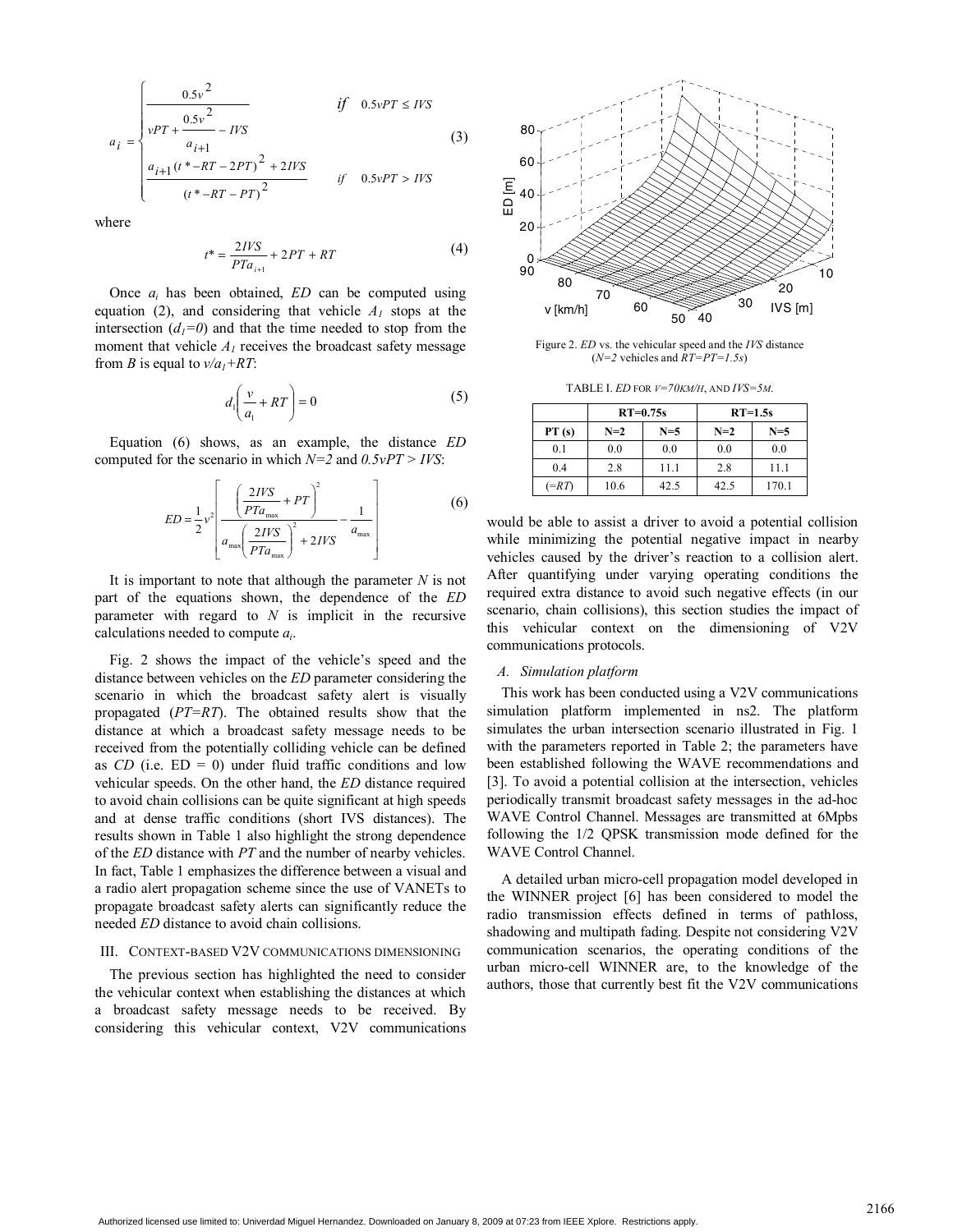scenario<sup>3</sup>. It is also important to note that despite the interesting work currently underway to model the V2V propagation channel [7], no complete V2V communication propagation model for system level investigations has yet been published.

The WINNER propagation model differentiates between LOS (Line of Sight) and NLOS conditions. The NLOS and LOS pathloss expressions are defined as follows:

$$
PL_{NLOS} = PL_{LOS}(d_1[m]) + 20 - 12.5n_j + 10n_j \log_{10}(d_B[m])
$$
 (7)

$$
n_j = \max(2.8 - 0.0024 d_1[m], 1.84)
$$
 (8)

and

$$
PL_{LOS} = \begin{cases} 22.7 \log_{10}(d_1[m]) + 41 + 20 \log_{10}(f[GHz]/5) & (9) \\ \text{if} \quad d_1 < R_{bp} \\ 40 \log_{10}(d_1[m]) + 41 - 17.3 \log_{10}(R_{bp}) + 20 \log_{10}(f[GHz]/5) \\ \text{if} \quad d_1 \ge R_{bp} \\ R_{bp} = 4 \frac{(h_1 - 1)(h_B - 1)}{\lambda} \end{cases}
$$

with  $d_1$  and  $d_B$  representing the distances of vehicles  $A_1$  and  $B$ to the intersection, and  $h_1$  and  $h_B$  their respective antenna heights.

The shadowing is modelled through a log normal distribution with a zero mean and a standard deviation equal to 3dB and 4dB for LOS and NLOS conditions respectively. To model the spatially correlated nature of the shadowing, the simulation platform also implements the shadowing correlation through the Gudmunson model [8]. Finally, the fast fading effect resulting from the reception of multiple replicas of the transmitted signal at the receiver has also been implemented. In particular, the multipath fading is modelled through a Ricean distribution, with the *K* parameter depending on the distance, for LOS conditions, and with a Rayleigh distribution under NLOS conditions.

To reduce the complexity of system level simulations, the effects of the physical layer resulting from the probabilistic nature of the radio environment have been included by means of the Look-Up Tables (LUTs) shown in Fig. 3 [9]. These LUTs, extracted from link level simulations, map the Packet Error Rate (PER) to the experienced channel quality conditions expressed in terms of the effective Signal to Interference and Noise Ratio (SINR), *Eav/N0*.

#### *B. V2V communications dimensioning*

Fig. 4 plots the required broadcast transmission power for vehicles  $A_1$  and  $B$  to detect each other's presence at distances *CD* or *CD+ED* before reaching the intersection. While receiving a broadcast safety message at *CD* would help avoiding a collision between vehicles *A1* and *B*, only receiving such message at *CD+ED* would also help preventing a

<sup>3</sup> The WINNER model considers a transmission height of 5m and a frequency range between 2GHz and 6GHz.

potential chain collision between vehicles *Ai* derived from a sudden driver's reaction after receiving a broadcast safety receiving with little time to react. The represented transmission powers have theoretically been obtained considering the WINNER pathloss model and a target PER of 3%. As depicted in Fig. 4, high traffic densities and large alert propagation times require significantly increasing the transmission powers to not only avoid a collision at the intersection but also prevent potential chain collisions. In fact, the obtained results also emphasize the important communication dimensioning benefits (i.e. low transmission powers) derived from the use of VANETs with low propagation times.

Fig. 5 also represents the transmission power for various target probabilities of correctly receiving a message before the distance *CD* or *CD+ED*, but estimated through the implemented simulation platform. First of all, it is important to stress the significant differences resulting from the use of a simplified estimation methodology or a more realistic system and channel modelling. It is also interesting to note that targeting a higher transmission reliability significantly affects the communication parameters when considering the proposed context-based wireless vehicular dimensioning policy. This is the case because of the probabilistic nature of the wireless radio channel that significantly hinders the possibility to guarantee a high and sustained signal level quality level.



Figure 3. Packet Error Rate for the WAVE Control Channel

TABLE II. SIMULATION PARAMETERS

| Parameter                                               | Value      |
|---------------------------------------------------------|------------|
| Speed, $v$ , [km/h]                                     | 50, 70, 90 |
| Inter-vehicle spacing, IVS [m]                          | 5, 10      |
| Reaction time, $RT$ , [s]                               | 0.75, 1.5  |
| Length of vehicles, $L$ , [m]                           | 4          |
| Emergency deceleration, $a_{max}$ , [m/s <sup>2</sup> ] | 8          |
| Packet size [bytes]                                     | 100        |
| Packet transmission rate [packets/sec]                  | 10         |
| Data rate [Mbps]                                        | 6          |
| Background noise, $N_o$ , [dBm]                         | $-90$      |